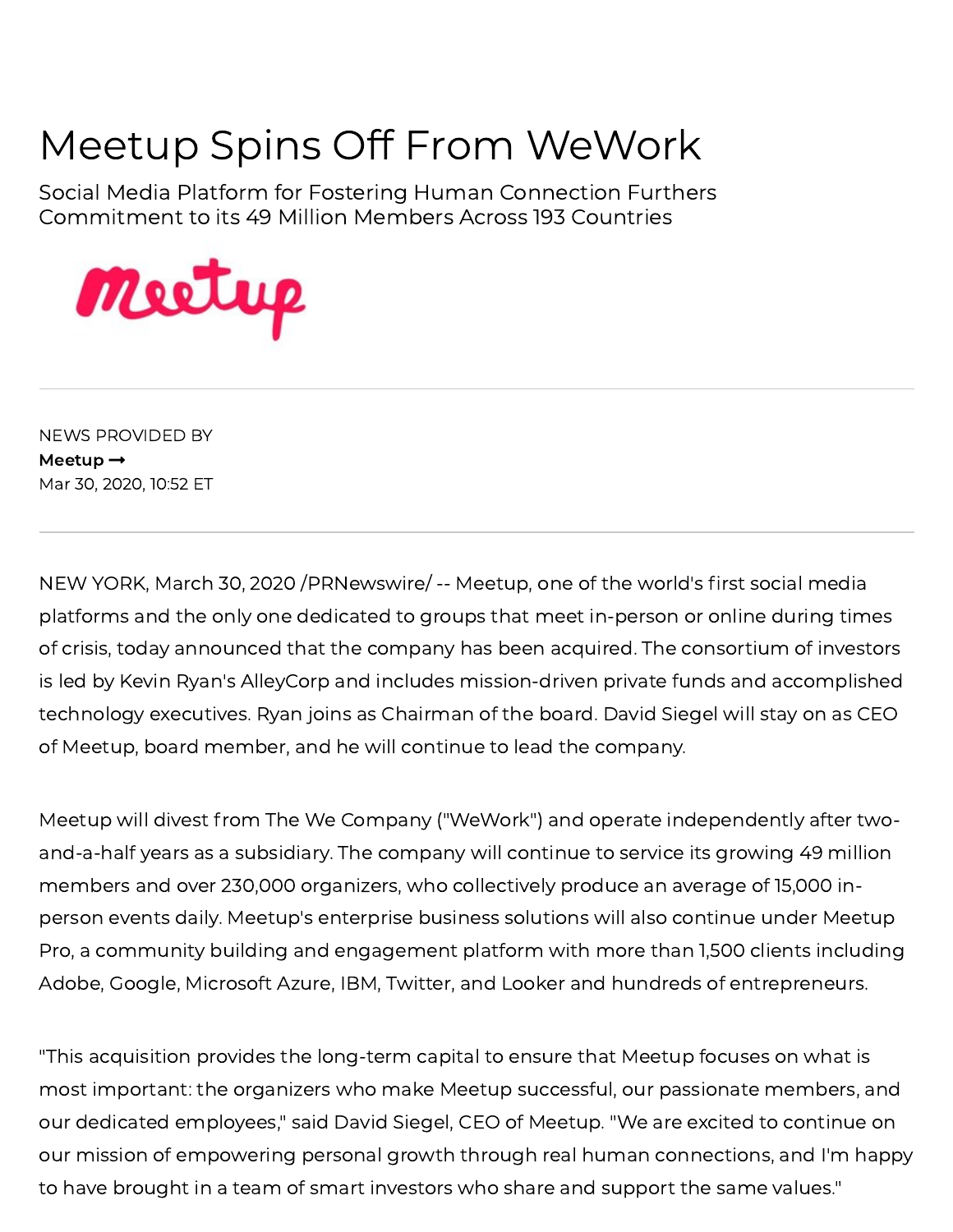"We are confident in the enormous potential of the business and Meetup's mission of bringing people together in substantive ways," said Kevin Ryan of AlleyCorp, who is the lead investor and Chairman of the Board. "We are very excited to collectively serve and grow Meetup's extensive and incredibly engaged user base."

A predecessor to Facebook, YouTube, Instagram, TikTok, and Twitter, Meetup shares a similar global member reach, throughout 193 countries. Contrastingly, Meetup's business is built around using online social media to help people be more social offline — without using its users' private data for the purpose of targeted advertising. In 2019, Meetup drove 30 million hours of real-life human connection and experienced a 40% growth in its enterprise business. In 2020, the company updated its policy to allow organizers to host events online during the Coronavirus pandemic.

Meetup was founded in 2002 as a platform for finding and building local communities. While the company and its user base have significantly expanded and evolved since then, the mission has remained the same. Meetup will always foster human connection. This acquisition will propel Meetup to continue exploring and growing innovative new ways of bringing communities together.

"We thank David and the entire Meetup team for their many contributions to WeWork over the past two and a half years," said Rohit Dave, Head of Corporate Development, WeWork. "Our decision to divest Meetup aligns with WeWork's renewed focus on the company's core workspace business and marks a positive step forward for both WeWork and Meetup."

## About Meetup

Meetup is the leading social media platform dedicated to connecting people in person or online during times of crisis. Established in 2002, its mission is to help people grow and achieve their goals through real-life, human connections. From professional networking to craft brewery crawls to coding workshops and more, people use Meetup to get out from behind their screens to meet new people in real life who share those same passions or professional aspirations. Meetup uses technology and social media to help people get away from technology and become more social. Join Meetup to try something new, or to start a group and find other passionate people, at [Meetup](https://c212.net/c/link/?t=0&l=en&o=2763475-1&h=2146100893&u=http%3A%2F%2Fwww.meetup.com%2F&a=Meetup) ([https://www.meetup.com/](https://c212.net/c/link/?t=0&l=en&o=2763475-1&h=56553850&u=https%3A%2F%2Fwww.meetup.com%2F&a=https%3A%2F%2Fwww.meetup.com%2F)) and follow company news on [Twitter](https://c212.net/c/link/?t=0&l=en&o=2763475-1&h=3807285838&u=https%3A%2F%2Ftwitter.com%2FMeetup%2F&a=Twitter), [Instagram](https://c212.net/c/link/?t=0&l=en&o=2763475-1&h=3726463672&u=https%3A%2F%2Fwww.instagram.com%2Fmeetup%2F&a=Instagram), and [Facebook](https://c212.net/c/link/?t=0&l=en&o=2763475-1&h=1184496599&u=https%3A%2F%2Fwww.facebook.com%2Fmeetup%2F&a=Facebook) (@Meetup). For enterprise business solutions visit [Meetup](https://c212.net/c/link/?t=0&l=en&o=2763475-1&h=1849403137&u=https%3A%2F%2Fwww.meetup.com%2Fpro&a=Meetup+Pro) Pro [\(https://www.meetup.com/pro\)](https://c212.net/c/link/?t=0&l=en&o=2763475-1&h=3049321354&u=https%3A%2F%2Fwww.meetup.com%2Fpro&a=https%3A%2F%2Fwww.meetup.com%2Fpro).